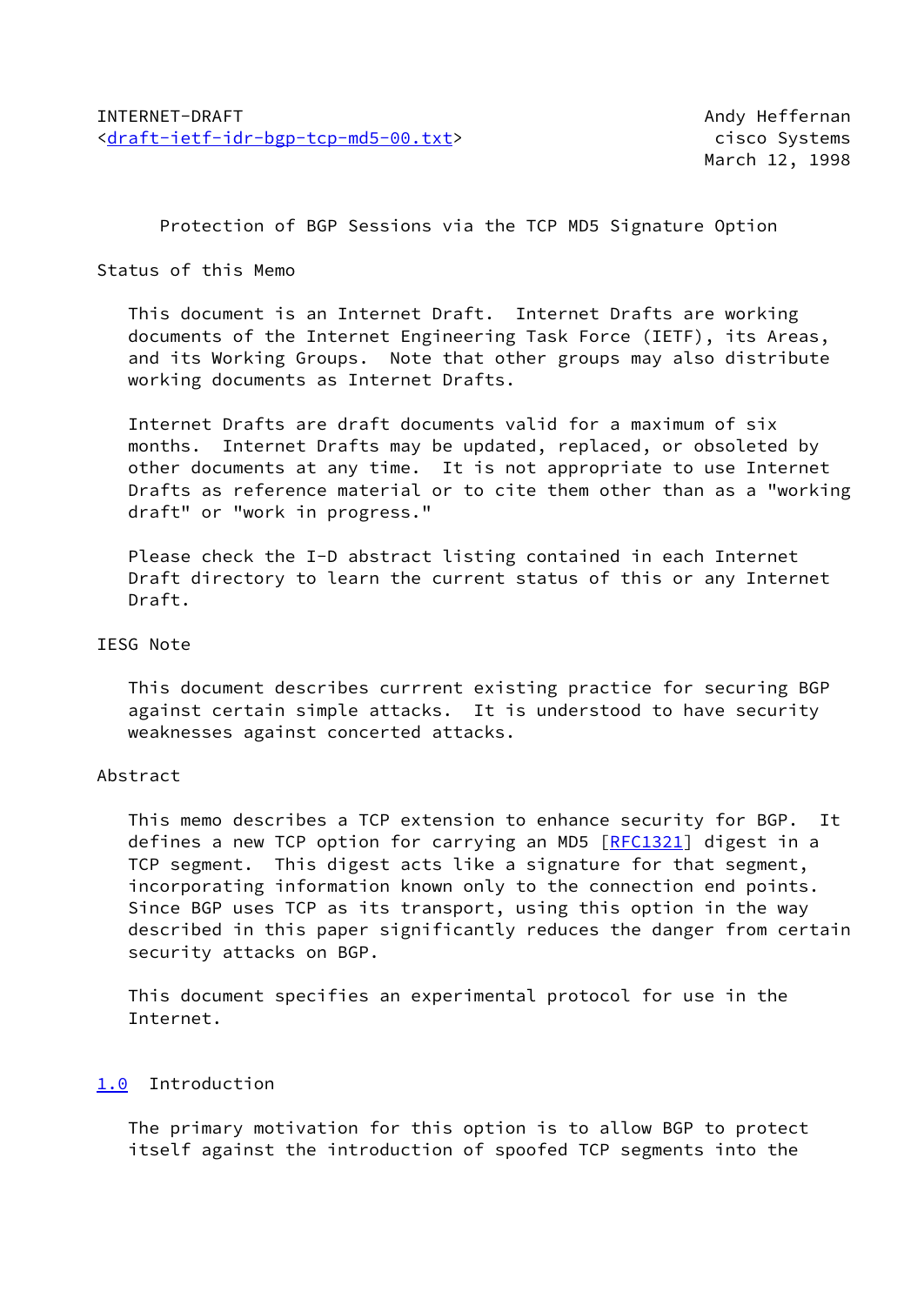## INTERNET-DRAFT TCP MD5 Signature Option March 12, 1998

connection stream. Of particular concern are TCP resets.

 To spoof a connection using the scheme described in this paper, an attacker would not only have to guess TCP sequence numbers, but would also have had to obtain the password included in the MD5 digest. This password never appears in the connection stream, and the actual form of the password is up to the application. It could even change during the lifetime of a particular connection so long as this change was synchronized on both ends (although retransmission can become problematical in some TCP implementations with changing passwords).

 Finally, there is no negotiation for the use of this option in a connection, rather it is purely a matter of site policy whether or not its connections use the option.

#### <span id="page-1-0"></span>[2.0](#page-1-0) Proposal

 Every segment sent on a TCP connection to be protected against spoofing will contain the 16-byte MD5 digest produced by applying the MD5 algorithm to these items in the following order:

- 1. the TCP pseudo-header (in the order: source IP address, destination IP address, zero-padded protocol number, and segment length)
- 2. the TCP header, excluding options, and assuming a checksum of zero
- 3. the TCP segment data (if any)
- 4. an independently-specified key or password, known to both TCPs and presumably connection-specific

 The header and pseudo-header are in network byte order. The nature of the key is deliberately left unspecified, but it must be known by both ends of the connection. A particular TCP implementation will determine what the application may specify as the key.

 Upon receiving a signed segment, the receiver must validate it by calculating its own digest from the same data (using its own key) and comparing the two digest. A failing comparison must result in the segment being dropped and must not produce any response back to the sender. Logging the failure is probably advisable.

 Unlike other TCP extensions (e.g., the Window Scale option [\[RFC1323](https://datatracker.ietf.org/doc/pdf/rfc1323)]), the absence of the option in the SYN, ACK segment must not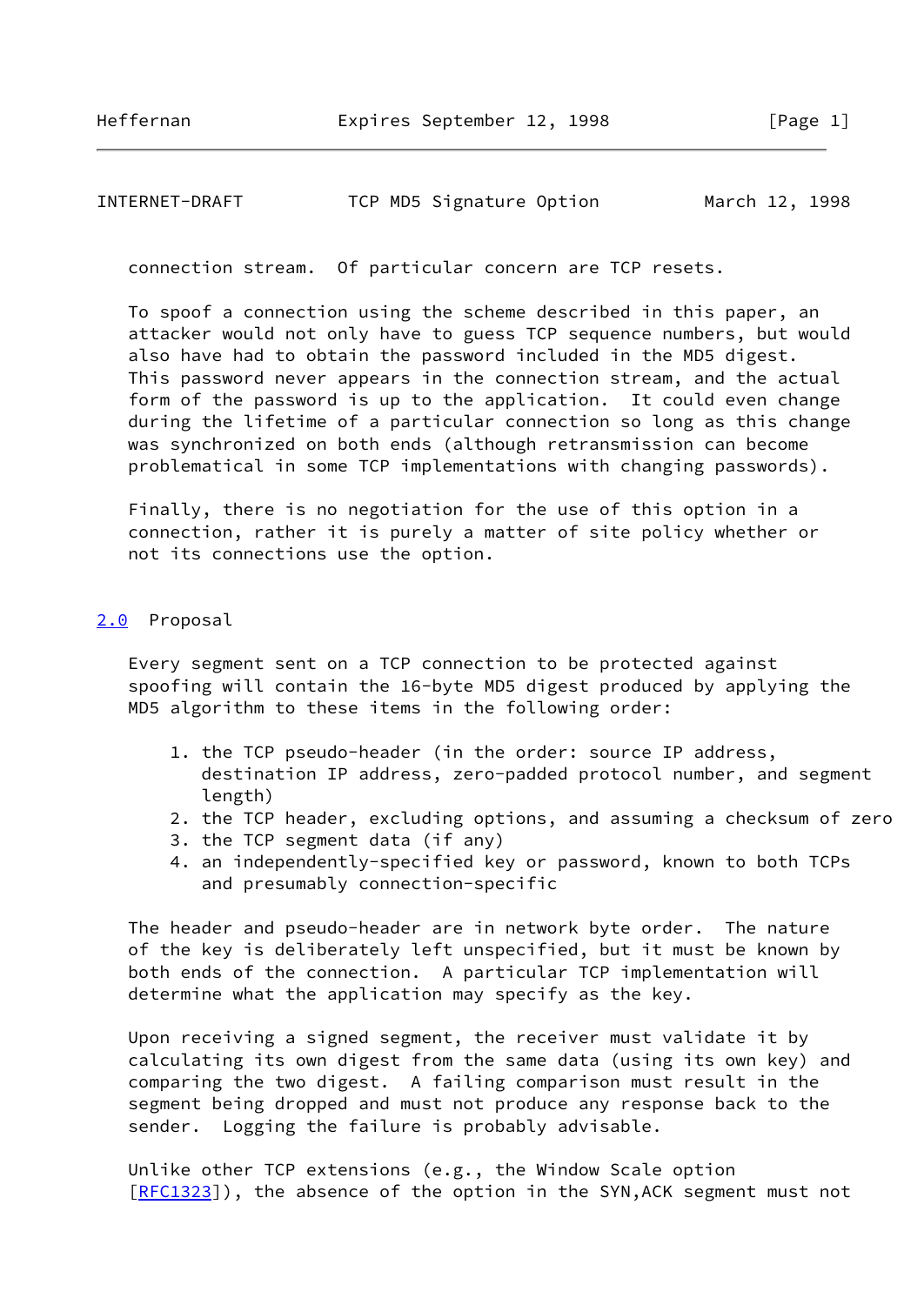cause the sender to disable its sending of signatures. This negotiation is typically done to prevent some TCP implementations from misbehaving upon receiving options in non-SYN segments. This is not a problem for this option, since the SYN,ACK sent during connection negotiation will not be signed and will thus be ignored.

| Heffernan | Expires September 12, 1998 | [Page 2] |
|-----------|----------------------------|----------|
|           |                            |          |

INTERNET-DRAFT TCP MD5 Signature Option March 12, 1998

 The connection will never be made, and non-SYN segments with options will never be sent. More importantly, the sending of signatures must be under the complete control of the application, not at the mercy of the remote host not understanding the option.

## <span id="page-2-0"></span>[3.0](#page-2-0) Syntax

The proposed option has the following format:



 The MD5 digest is always 16 bytes in length, and the option would appear in every segment of a connection.

<span id="page-2-1"></span>[4.0](#page-2-1) Some Implications

#### <span id="page-2-2"></span>[4.1](#page-2-2) Connectionless Resets

 A connectionless reset will be ignored by the receiver of the reset, since the originator of that reset does not know the key, and so cannot generate the proper signature for the segment. This means, for example, that connection attempts by a TCP which is generating signatures to a port with no listener will time out instead of being refused. Similarly, resets generated by a TCP in response to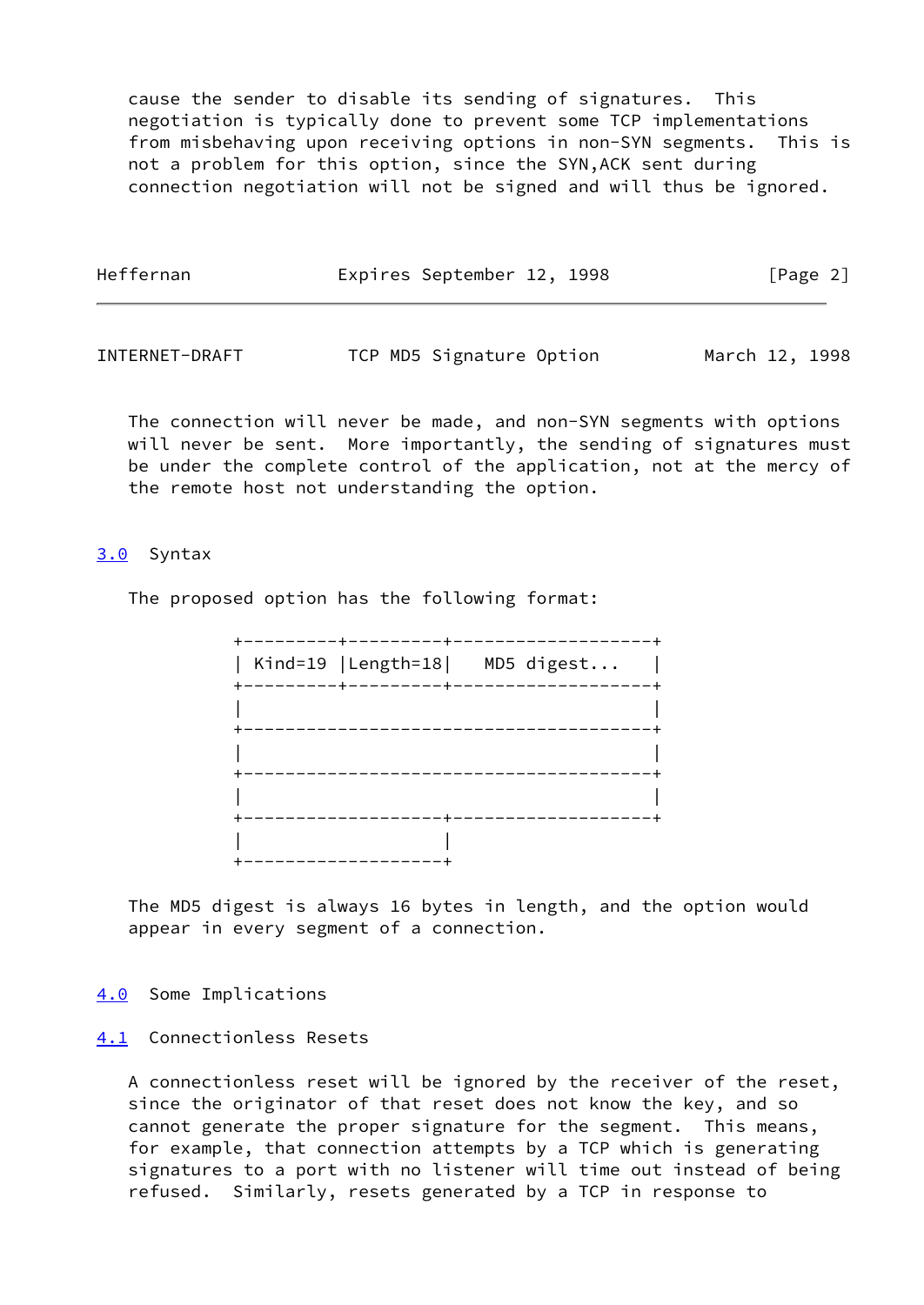segments sent on a stale connection will also be ignored. Operationally this can be a problem since resets help BGP recover quickly from peer crashes.

### <span id="page-3-0"></span>[4.2](#page-3-0) Performance

 The performance hit in calculating digests may inhibit the use of this option. Some measurements of a sample implementation showed that on a 100 MHz R4600, generating a signature for simple ACK segment took an average of 0.0268 ms, while generating a signature for a data segment carrying 4096 bytes of data took 0.8776 ms on average. These times would be applied to both the input and output

| Heffernan | Expires September 12, 1998 |  | [Page 3] |  |
|-----------|----------------------------|--|----------|--|
|           |                            |  |          |  |

INTERNET-DRAFT TCP MD5 Signature Option March 12, 1998

 paths, with the input path also bearing the cost of a 16-byte compare.

### <span id="page-3-1"></span>[4.3](#page-3-1) TCP Header Size

 As with other options that are added to every segment, the size of the MD5 option must be factored into the MSS offered to the other side during connection negotiation. Specifically, the size of the header to subtract from the MTU (whether it is the MTU of the outgoing interface or IP's minimal MTU of 576 bytes) is now at least 18 bytes larger.

 The total header size is also an issue. The TCP header specifies where segment data starts with a 4-bit field which gives the total size of the header (including options) in 32-byte words. This means that the total size of the header plus option must be less than or equal to 60 bytes -- this leaves 40 bytes for options.

 As a concrete example, 4.4BSD defaults to sending window-scaling and timestamp information for connections it initiates. The most loaded segment will be the initial SYN packet to start the connection. With MD5 signatures, the SYN packet will contain the following:

- -- 4 bytes MSS option
- -- 4 bytes window scale option (3 bytes padded to 4 in 4.4BSD)
- -- 12 bytes for timestamp (4.4BSD pads the option as recommended in [RFC 1323 Appendix](https://datatracker.ietf.org/doc/pdf/rfc1323#appendix-A) A)
- -- 18 bytes for MD5 digest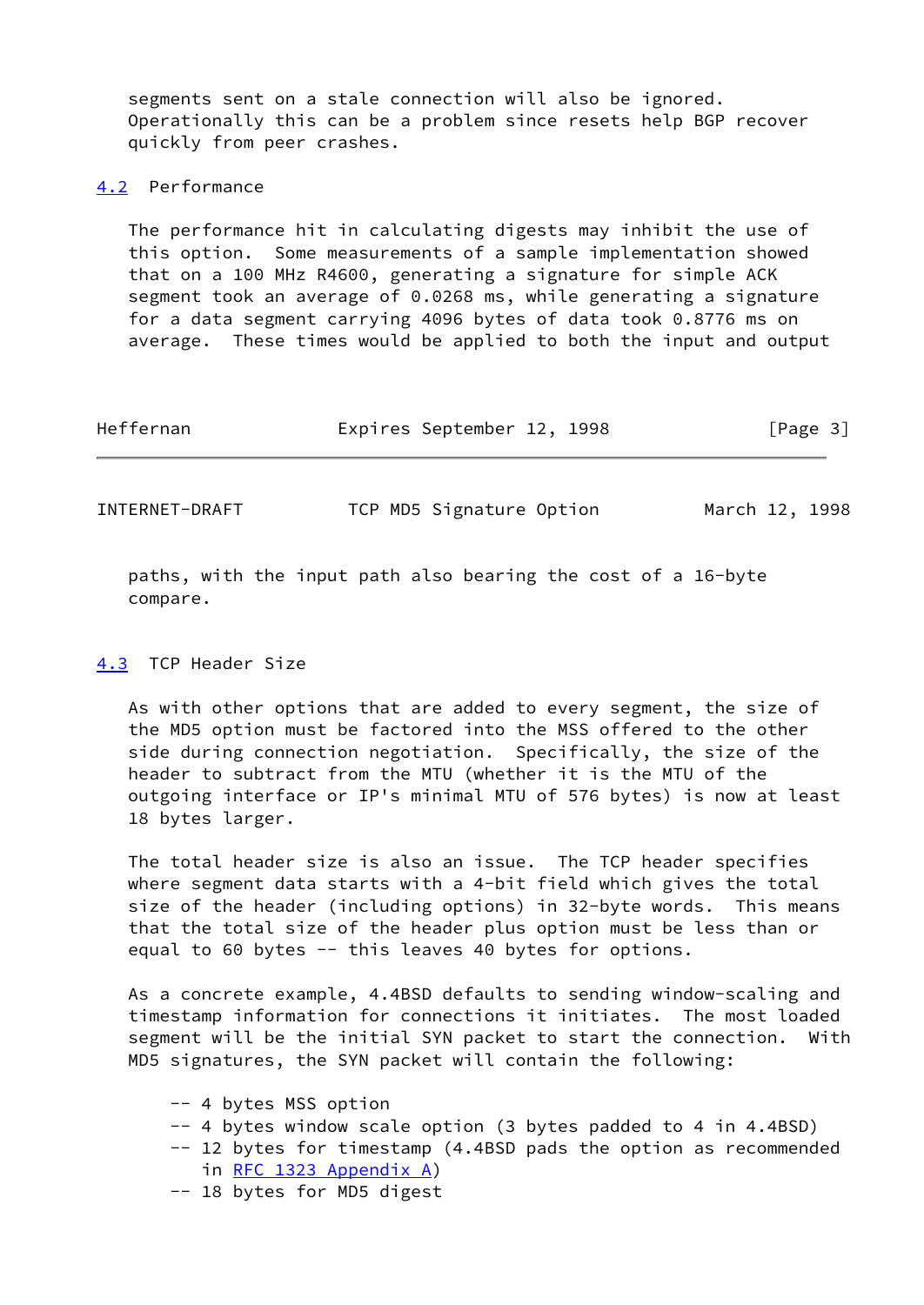-- 2 bytes for end-of-option-list, to pad to a 32-bit boundary.

This sums to 40 bytes, which just makes it.

<span id="page-4-0"></span>[4.4](#page-4-0) MD5 as a Hashing Algorithm

 Since this draft was first issued (under a different title), the MD5 algorithm has been found to be vulnerable to collision search attacks [\[Dobb](#page-5-0)], and is considered by some to be insufficiently strong for this type of application.

 This draft still specifies the MD5 algorithm, however, since the option has already been deployed operationally, and there was no "algorithm type" field defined to allow an upgrade using the same option number. The original draft did not specify a type field since this would require at least one more byte, and it was felt at the time that taking 19 bytes for the complete option (which would probably be padded to 20 bytes in TCP implementations) would be too much of a waste of the already limited option space.

| Heffernan | Expires September 12, 1998 |  | [Page 4] |  |
|-----------|----------------------------|--|----------|--|
|           |                            |  |          |  |

INTERNET-DRAFT TCP MD5 Signature Option March 12, 1998

 This does not prevent the deployment of another similar option which uses another hashing algorithm (like SHA-1). Also, if most implementations pad the 18 byte option as defined to 20 bytes anyway, it would be just as well to define a new option which contains an algorithm type field.

This would need to be addressed in another draft, however.

<span id="page-4-1"></span>[4.5](#page-4-1) Key configuration

 It should be noted that the key configuration mechanism of routers may restrict the possible keys that may be used between peers. Implementors should consider this issue in their design.

### <span id="page-4-2"></span>[5.0](#page-4-2) Security Considerations

 This document defines a weak but currently practiced security mechanism for BGP. It is anticipated that future work will provide different stronger mechanisms for dealing with these issues.